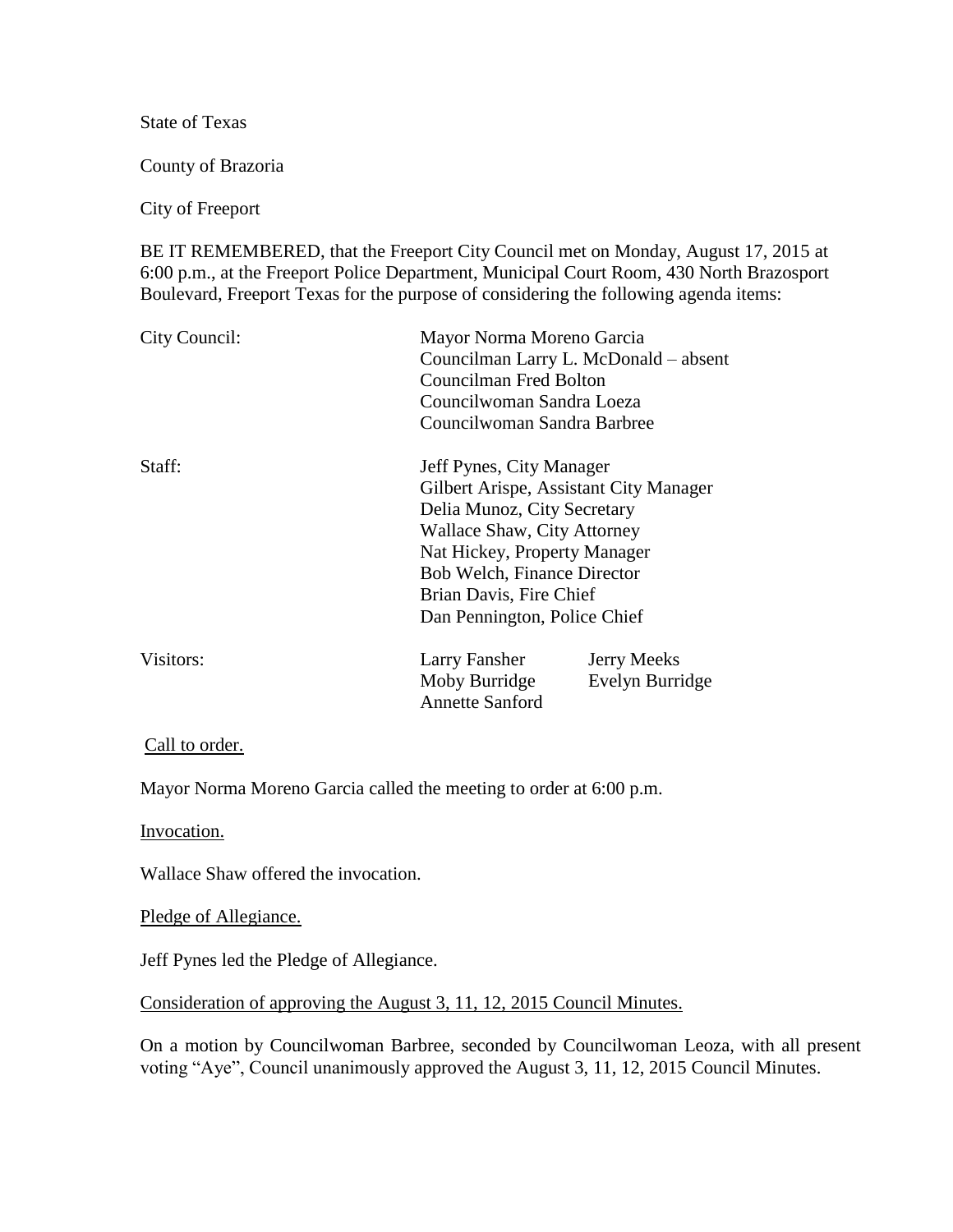## Attending citizens and their business.

Thomas Zirlott of 1814 N. H complained that residents that live on corners did not use the front of the house to roll their trash cans to the front of the house. It makes it hard on Waste Management to go back and forth picking up the trash from the side of the street.

Consideration of rescheduling September 7, 2015 Council Meeting to September 8, 2015 due to Labor Day Holiday .

On a motion by Councilwoman Barbree, seconded by Councilwoman Loeza, with all present voting "Aye", Council unanimously approved to reschedule September 7, 2015 Council Meeting to September 9, 2015.

Consideration of approving the sale of City's interest on Block 3, Lot 25, No. 2 Bridge Harbor, Tax. Id 2190-0219-000.

On a motion by Councilwoman Barbree, seconded by Councilwoman Loeza, with all present voting "Aye", Council unanimously declined the sale of the City's interest on Block 3, Lot 25, No. 2 Bridge Harbor, Tax Id. 2190-0219-000.

Consideration of advertising and setting a bid date for September 14, 2015 for ground care, certain right-of-ways and parks in the City.

On a motion by Councilman Bolton, seconded by Councilwoman Loeza, with all present voting "Aye", Council unanimously approved a bid date for September14, 2015 for ground care, certain right-of-ways and parks in the City.

Consideration of setting September 8, 2015 for a Public Hearing and adoption of the Budget for the fiscal year 2015-2016.

On a motion by Councilwoman Loeza, seconded by Councilwoman Barbree, with all present voting "Aye", Council approved September 9, 2015 for a Public Hearing and adoption of the Budget for the fiscal year 2015-2016.

Consideration of proposing a tax rate for fiscal year 2015-2016 and if such proposed tax rates exceeds the effective rate, setting by a record vote; two public hearing for September 3 & 8, 2015.

On a motion by Councilman Bolton, "I propose a tax increase of 4.01% above the Effective Tax Rate based on the Rollback Tax Rate of \$0.671524 per \$100 in value, and setting two public hearings to discuss and consider such proposed tax rate, one on September 3<sup>rd</sup> and September 9<sup>th</sup>, at 6:00 p.m., seconded by Councilwoman Loeza. Council unanimously approved.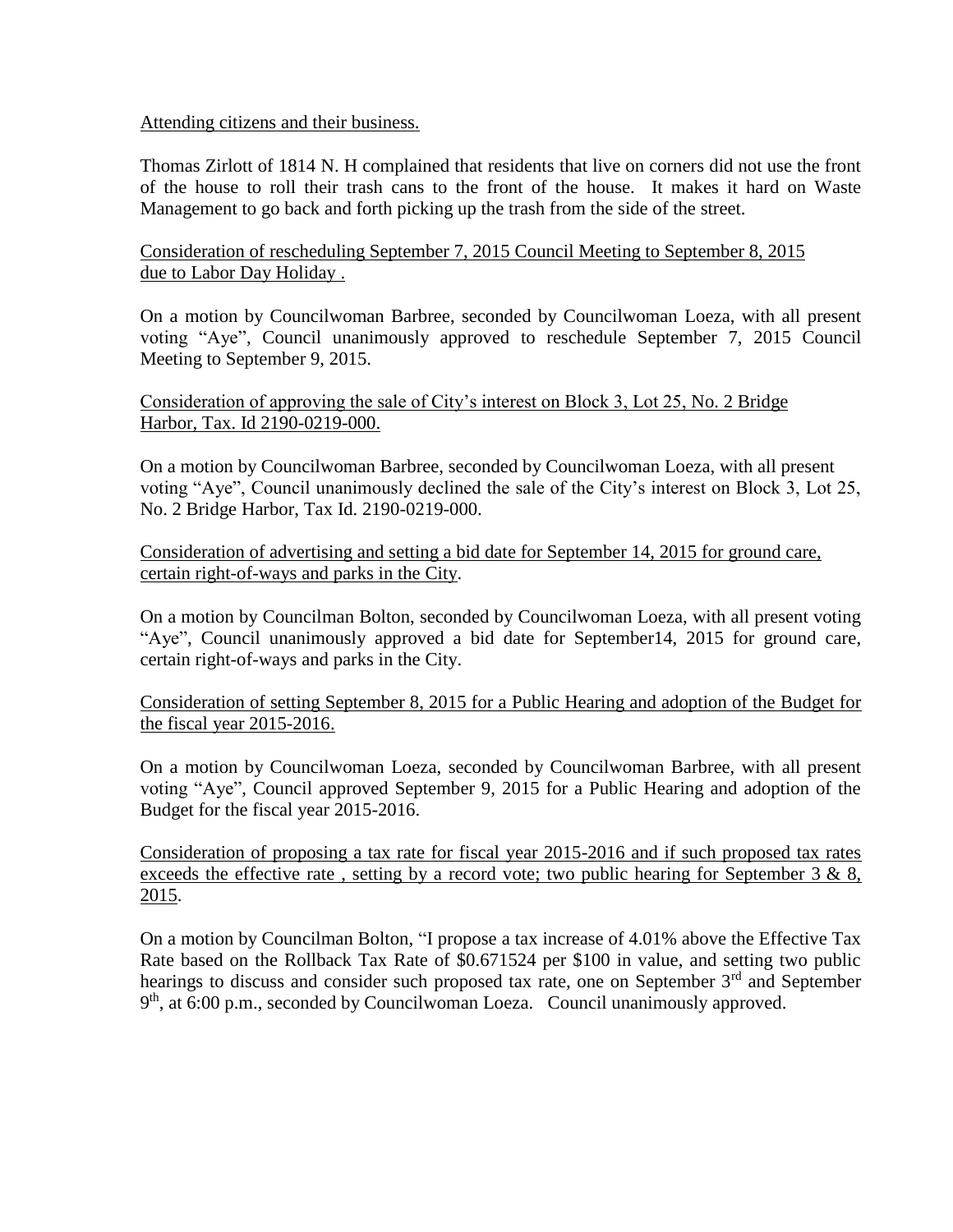|  | Record vote being: : Mayor Norma Moreno Garcia | Against: 0 |
|--|------------------------------------------------|------------|
|  | Councilman Fred Bolton                         |            |
|  | Councilwoman Sandra Loeza                      |            |
|  | Councilwoman Sandra Barbree                    |            |

Absent: Councilman McDonald

Consideration of approving and signing a replat for Clinton F. Wong, being 330.599 acres out of the Velasco Townsite, recorded in Volume 32, Page 14 of the Brazoria County Deed Records in the City of Freeport, Alexander Calvit Survey, Abstract 49 and Eli Mitchell Survey, Abstract 99 and the Cristian Henniger Survey, Abstract 211 Brazoria County, Texas.

On a motion by Councilwoman Loeza, seconded by Councilwoman Barbree, with all present voting "Aye", Council unanimously approved signing a replat for Clinton F. Wong, being 330.599 acres out of the Velasco Townsite, recorded in Volume 32, Page 14 of the Brazoria County Deed Records in the City of Freeport, Alexander Calvit Survey, Abstract 49 and Eli Mitchell Survey, Abstract 99 and the Cristian Henniger Survey, Abstract 211 Brazoria County, Texas.

Consideration of approving Ordinance No. 2015-2093 amending Chapter 33 of the Code of Ordinances of said City to add thereto a new section, to be known as Section 33.011providing for the appointment by the City Council, at the request of the Municipal Court Judge, of an assistant Municipal Court Judge and one or more temporary Municipal Court Judges and to provide for the qualifications, compensation and powers and duties of all such judges.

No motion made.

Consideration of approving Resolution No. 2015-2470 appointing Jack Brown as Temporary Municipal Court Judge.

On a motion by Councilwoman Barbree, seconded by Councilwoman Loeza, with all present voting "Aye", Council unanimously approved Resolution No. 2015-2470 appointing Jack Brown as Temporary Municipal Court Judge.

Consideration of the approval of any action to be taken as a result of closed executive session.

No motion made

Mayor Norma M. Garcia closed the formal session at 6:20 p.m.

Executive Session:

Deliberations concerning the duties of a public officer or employee:

• City Manager